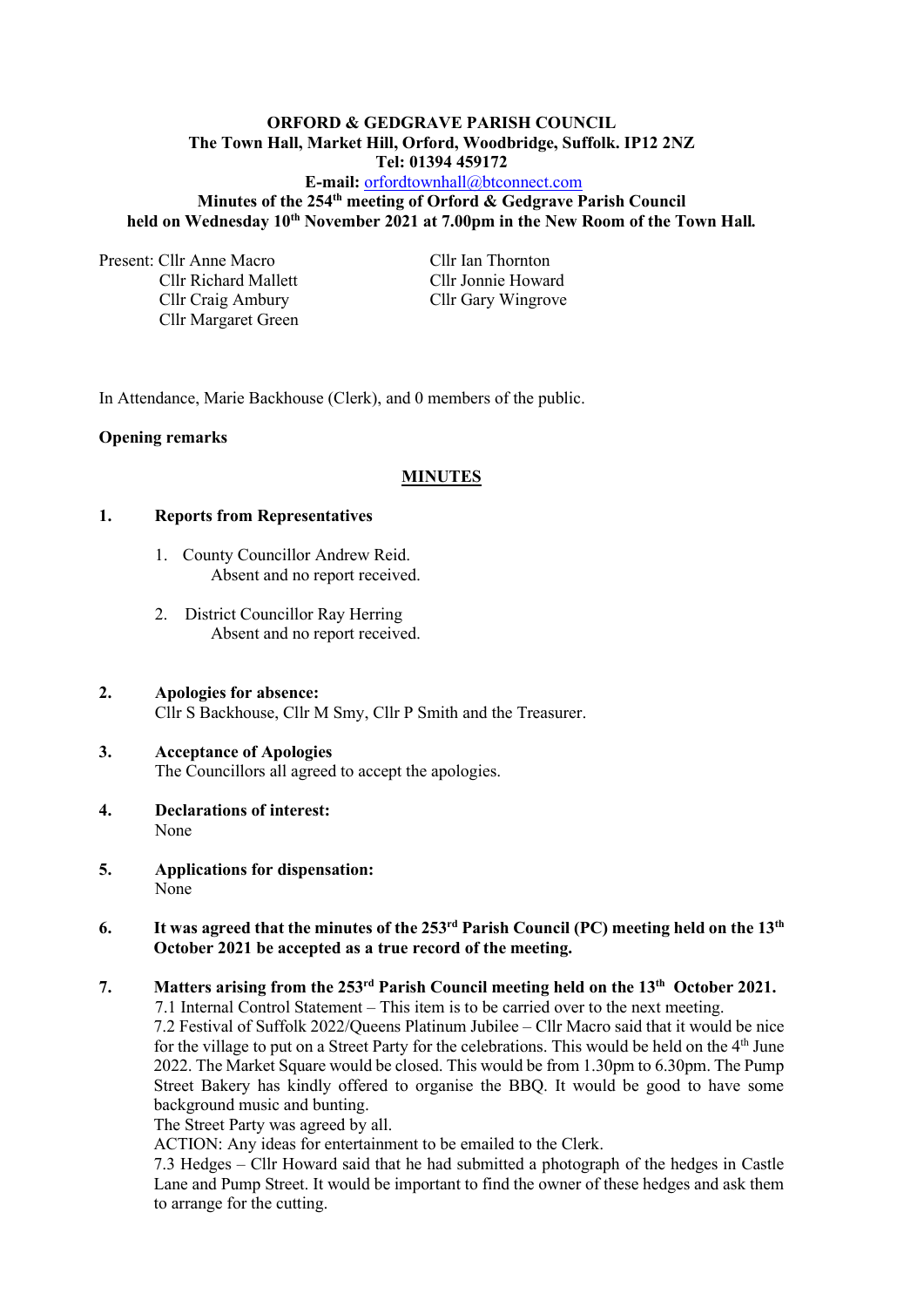ACTION: Cllr Macro to contact a previous Gardener to ask if he could contact the owner of the property.

7.4 Recreation Ground – Cllr Macro said that she had organised for the no kite flying signs to be covered or removed.

The Clerk commented that she was still waiting for the second quote to tighten the zip-wire. ACTION: Clerk to chase the second quote for the tightening of the zip-wire.

7.5 Orford General Store – The Clerk confirmed that she had written to the Shop Manager confirming that the PC was happy for the placement of the new Gazebo, and also the contribution of a peppercorn rent, but no reply has been received.

**8. Contributions by members of the public.**

None

# **9. Finance**

9.1 The Council received, noted, and approved the authorisation for payment sheet. Expenditure as follows: Leiston Press (Village Voice - October) - £76, John Cheeney Senior (Holiday cover 1 week) - £56.40, Community Action Suffolk (Bonfire Insurance, which has been reimbursed) £80.25, Fresh Air Fitness (Gym Equipment Safety Labels) - £104.40, Leiston Press (Village Voice – November) £76.00 and M Backhouse (Amazon – First Aid Kits for the Groundsman and Street Cleaner) - £22.28 Total £415.33 Also, the staff wages of £1325.30 (summer months wages, winter months is £1134.12).

A copy of all the invoices and payment sheet was signed by Cllr Macro and Cllr Howard.

# **10. Planning**

# **DC/21/4760/FUL – Orford Castle, Orford Green, Orford, IP12 2NE**

Consolidating the external Septaria walling, piecing in replacements and re-support to areas of deep loss, dubbing out and covering the Septaria with lime render; carrying out lime mortar repairs and partial repointing to parapets, string courses, window surrounds and quoins, replacing deeply damaged/fractured dressed stone, forming lead weathering to vulnerable projections, repairing, and repointing external stonework, modifying the windows, and repairing the asphalt roof coverings.

The Councillors had no objection to this proposal.

# **DC/21/4807/FUL & 4808/LBC – 114 Church Street, Orford, IP12 2LL**

Amendments to the design of the ancillary accommodation PP granted (December 2019 DC/19/4106/FUL)

After some discussion it was agreed by all for Cllr Wingrove to look at the application and give a response on behalf of the PC for the Clerk to submit to ESC.

#### **Other notifications:**

# **11. Parish Council Business: -**

**(1) Re-adoption of the Risk Assessments for the Litter controller and the Groundsman.** All the councillors agreed to re-adopt the above policies.

# **(2) Christmas Tree**

It was agreed by all for Cllr Macro to source a 14ft Christmas Tree for the PC and a 12ft Christmas Tree for the NOTT.

# **(3) Christmas Carol Service**

Cllr Macro confirmed that the Carol Service would go ahead this year around the Christmas Tree on the Village Green outside the shop. This is to take place on the 22<sup>nd</sup> December 2021 at 6.30pm. There will be refreshments, and the Woodbridge Excelsior band.

# **(4) Friends Garage Update**

To be carried over to the next meeting.